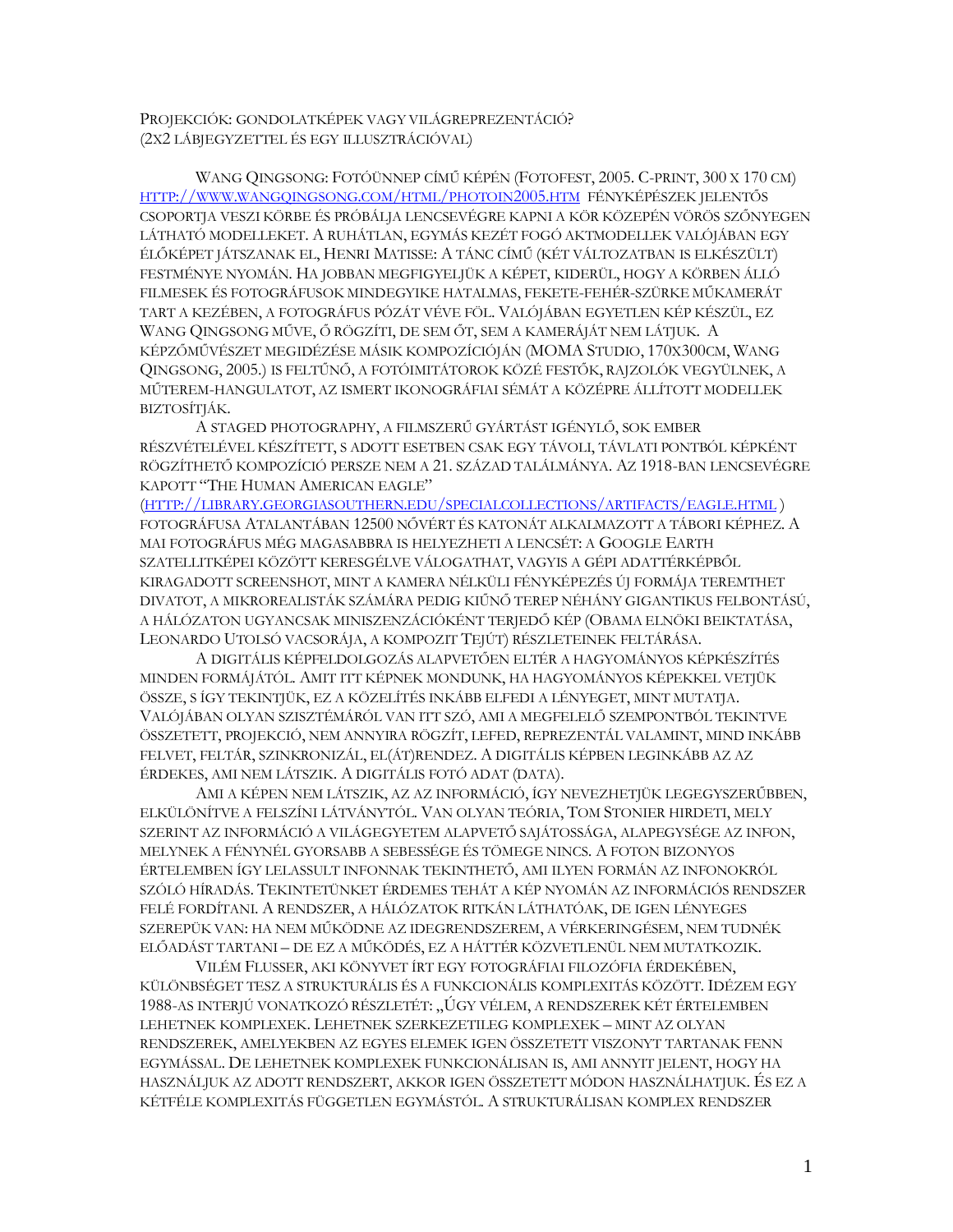ESETLEG LEHET IGEN EGYSZERŰ FUNKCIONÁLIS SZEMPONTBÓL – PÉLDÁUL A TELEVÍZIÓ ESETÉBEN, AMELY SZINTE ÁTLÁTHATATLANUL KOMPLEX, MÉGIS VÉGTELENÜL EGYSZERŰ HASZNÁLNI. MÁSFELŐL, AZ OLYAN EGYSZERŰ RENDSZEREK, MINT A SAKKJÁTÉK, NAGYON KOMPLEX MANIPULATÍV LEHETŐSÉGEKET KÍNÁLHATNAK. TÉNY, HOGY A FUNKCIONÁLISAN KOMPLEX RENDSZEREK KIHÍVÁST JELENTENEK A KREATÍV GONDOLKODÁSNAK, MÍG A FUNKCIONÁLISAN EGYSZERŰ RENDSZEREK ELBUTÍTANAK, IDIOTISZTIKUSAK. AZOK A KOMPLEX RENDSZEREK, AMELYEK MOST VANNAK KIALAKULÓBAN, STRUKTURÁLIS ÉRTELEMBEN FELTÉTLENÜL KOMPLEXEK; HOGY FUNKCIONÁLISAN KOMPLEXEK LESZNEK-E, RAJTUNK ÁLL. EGYELŐRE EZEKET A KOMPLEX RENDSZEREKET FUNKCIONÁLISAN EGYSZERŰ ALKALMAZÁSOKBAN HASZNÁLJUK, ÉS EZ AZ OKA, HOGY AZ EMBERISÉG SZELLEMI, ESZTÉTIKAI, SŐT, ETIKAI SZINTJE IS SÜLLYED. DE EZ NEM A RENDSZER, HANEM A RENDSZERHASZNÁLÓ HIBÁJA. IDŐVEL TALÁN MEGTANULJUK, HOGYAN ADJUNK FUNKCIONÁLIS KOMPLEXITÁST EZEKNEK A STRUKTÚRÁKNAK, ÉS EZ AZ, AMIÉRT ÉN KÜZDÖK."(AZ INTERJÚT 1988-BAN OSNABRÜCKBEN KÉSZÍTETTEM, MÉG NEM PUBLIKÁLT. ERHARDT MIKLÓS FORDÍTÁSA)

LEHETSÉGES-E AZ OLYAN STRUKTURÁLIS ÉRTELEMBEN FELTÉTLEN KOMPLEX RENDSZER VAGY SZERKEZET, MINT EGY DIGITÁLIS KAMERA FUNKCIONÁLISAN KOMPLEX HASZNÁLATA, S MIT JELENT EZ?

A FOTOGRÁFIA A 21. SZÁZAD ELEJÉRE ALAPVETŐEN MEGVÁLTOZOTT. AHOGY EGYSZERŰSÖDIK A FELHASZNÁLÓ SZÁMÁRA A KÉPKÉSZÍTÉS TECHNIKÁJA, ÚGY NÖVEKSZIK A KÉPEK MENNYISÉGE. EGY HAGYOMÁNYOS FÉNYKÉPEZŐGÉPET HASZNÁLVA ÁT KELLETT GONDOLNI, MIT FÉNYKÉPEZ AZ EMBER, HISZEN EGY TEKERCS FILM CSAK 36 KÉP LEICA-MÉRETBEN IS, A DIGITÁLIS ESZKÖZÖKKEL VISZONT GONDOLKODÁS NÉLKÜL KÉSZÍTHET BÁRKI BÁRMENNYI KÉPET. EZ VISZONT, MÁSFELŐL AZ ÚJ GONDOLKODÁS BÁZISA. A DIGITÁLIS FÉNYKÉP (LICHTBILD, PHOTO) TELJESEN ELTÁVOLODOTT A NYOMHAGYÁS, A RAJZ ÉS AZ ÍRÁS (GRAPHIKÉ) HAGYOMÁNYOS TECHNIKÁITÓL. AZ IMAGE-PROCESSING BITEKBEN TÁROLT, GOMBNYOMÁSRA ELŐÁLLÓ ÉS GOMBNYOMÁSRA ELTŰNTETHETŐ ADATTÖMEGE SZINTE MONDHATNI "FÉNYSEBESSÉGGEL BECSAPÓDVA" GYŰLIK ZSEBEINKBEN (PÉLDÁUL A TELEFONUNKBA ÉPÍTETT, VÉDHETETLENÜL TULAJDONUNKKÁ, HASZNÁLATI TÁRGYUNKKÁ VÁLÓ DIGITÁLIS KAMERA MEMÓRIACHIPJÉN), S VÁLIK A WORLD WIDE WEB BURJÁNZÓ, "SZABAD" (MINT FREE=INGYENES) TÁRHELYEINEK FOLYAMATOSAN FLUKTUÁLÓ ADATFORGALMA RÉVÉN NYILVÁNOSSÁ VAGY A RENDSZER BIRTOKOSAI FELŐL TEKINTVE SOHA KORÁBBAN NEM TAPASZTALT MÉRTÉKŰ ADATKINCCSÉ. EZ MÁR NEM KÉPCSINÁLÁS, HANEM INFORMÁCIÓK FELJEGYZÉSE, DIGITÁLIS NOTESZÜNKBE, AZ ESZKÖZ MEMÓRIÁJÁBA. S ÉPP EZ AZ, AMIT AZ APPARÁTUS ELREJT, TITKOLNI AKAR, A PROGRAM IDEOLÓGIÁJA A "LEGJOBB KÉPET A LEGEGYSZERŰBBEN", A MINDEN MŰVÉSZET – MINDENKI MŰVÉSZ, A "MINDEN PILLANAT FONTOS" JELSZAVAK MÖGÉ BÚJIK.

TOVÁBBRA IS VILÉM FLUSSER NYOMÁN HALADVA VIZSGÁLJUK MEG, MIT ÜZEN AZ APPARÁTUS A FELHASZNÁLÓNAK? AZ IPAR ÉS A PIAC LÁTHATÓ FELÜLETE A REKLÁM, NÉZZÜNK MEG HÁROM AKTUÁLIS PÉLDÁT!

PUSH THE BUTTON AND WE DO THE REST! – EZZEL A JELSZÓVAL INDUL 1890 KORÜL, A KODAK BOX 1 MEGJELENÉSEKOR A FOTOGRÁFIAI TÖMEGTERMELÉS. AZ APPARÁTUS LEVESZI A FELHASZNÁLÓ VÁLLÁRÓL A KÉPCSINÁLÁS PRAKTIKUS GONDJAIT, GYAKORLATILAG A GOMB MEGNYOMÁSA ÉS A KÉSZ KÉP KÖZÖTTI FÁZIST, AMI PERSZE OTT ÉS AKKOR IDŐBEN EGYMÁSTÓL ELTOLÓDIK. EZT AZ INTERVALLUMOT A DIGITÁLIS KAMERA 0-RA CSÖKKENTETTE, SŐT BIZONYOS ÉRTELEMBEN MEGFORDÍTOTTA, UGYANIS A KÉP A KIJELZŐN MÁR ELKÉSZÍTÉSE ELŐTT LÁTSZIK. "KINGA KÉSZÍTI A LEGJOBB FOTÓKAT – EGYETLEN GOMBNYOMÁSSAL" (NIKON D3000 – 2009 MAGYARORSZÁG.) UTÁNANÉZTEM KINGÁNAK: 0.03 MP. ALATT 210EZER FOTÓ-TALÁLATOT AD A GOOGLE KERESŐJE. UTÁNANÉZTEM A LEGJOBB KÉPEKNEK IS: A "LEGJOBB FOTÓRA" MÁR CSAK 287 TALÁLAT AKADT, S EGY TIZEDMÁSODPERC KELLETT HOZZÁ. TÖBB LENNE A FOTÓS, MINT A JÓ KÉP? KÖVETKEZŐ PÉLDÁNK EGY ÚJ FEJLESZTÉS, VAGY INKÁBB HASZNÁLATI OPCIÓ, AZ "ÖNARCKÉP MÓD" (SELF PORTRAIT MODE+DUAL LCD SCREEN – SAMSUNG – 2009 MAGYARORSZÁG). A KAMERÁNAK ELŐL-HÁTUL EGYARÁNT VAN KÉPERNYŐJE, TEHÁT HA MAGUNK FELÉ FORDÍTJUK AZ OPTIKÁT, MELLETTE, MINT EGY DIGITÁLIS ZSEBTÜKÖRBEN,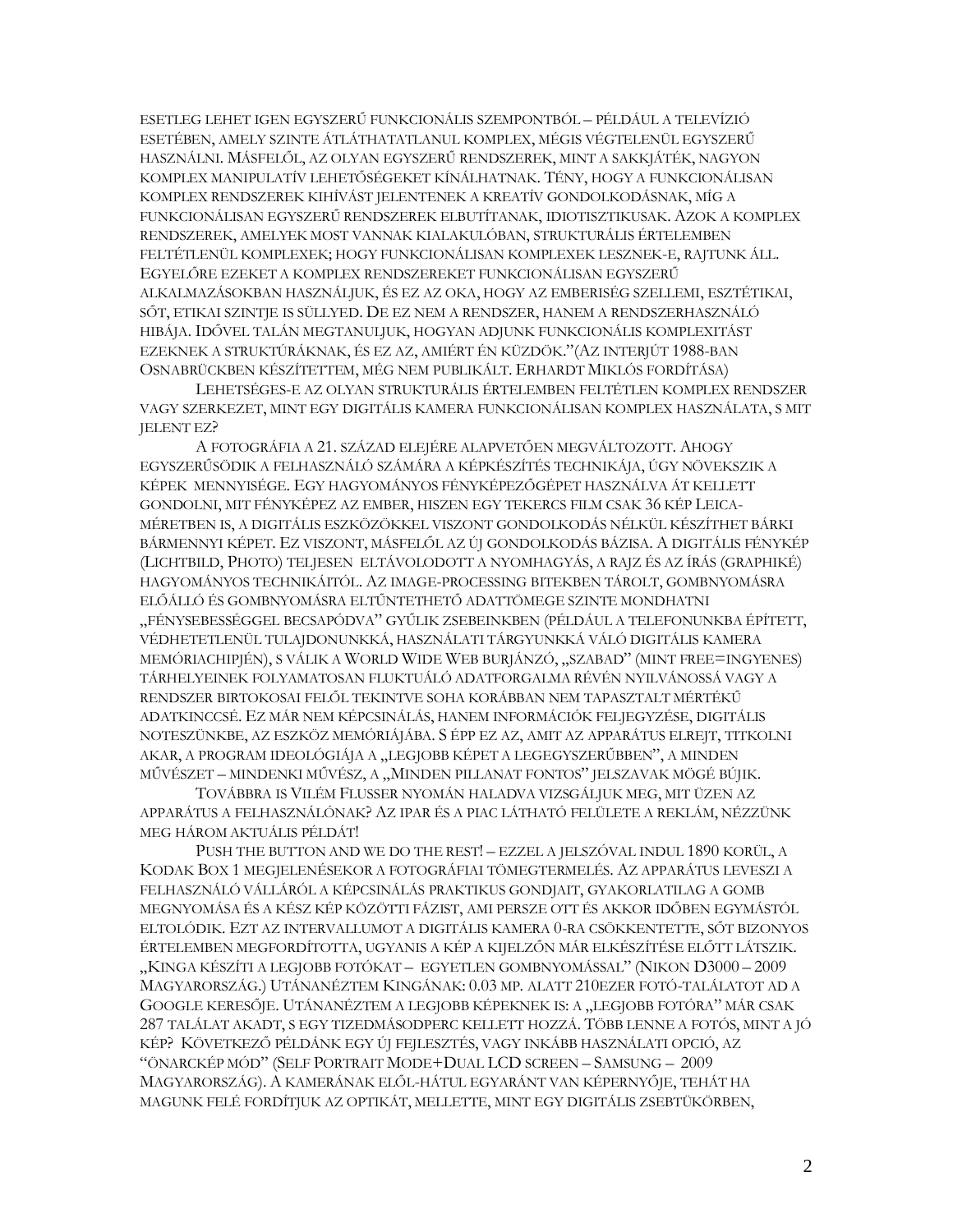LÁTHATJUK MAGUNKAT (BÁR NEM TÜKÖRKÉPESEN) S ELLENŐRIZHETJÜK, JÓ-E A KÉPÜNK. A TÜKÖRSTÁDIUM ÉS AZ IDENTITÁS A 21. SZÁZADBAN. KAPCSOLÓDÓ MOTÍVUM A VIDEÓTELEFONÁLÁS, A LEGTÖBB GSM TELEFONON MÁR KÉT OPTIKA VAN, ELŐL-HÁTUL KÉSZ A KÉPVETÍTÉSRE. VÁLTOZIK-E A TEKINTET A TÖRTÉNELEM SORÁN? "PICTURE YOURSELF IN THE FUN" – MONDJA AZ INSTRUKCIÓ (AZT, HOGY "FUN", ÉN EMELTEM KI). AZ ADATGYŰJTÉS ÖRÖME ÖNMAGUNKRÓL, MINT KEDVES ALKALOM? A TÖRTÉNETI ISMERETEKRŐL TUDJUK, ADATOKBÓL ÁLLNAK, NEM ÚGY, MINT (KANT SZERINT) AZ ÉSZISMERETEK. MI IS EZ A FOTÓ-ALKALOM, EZ AZ ADATRÖGZÍTÉS ÖNMAGUNKRÓL KVÁZI-LÁTVÁNY KONTEXTUSBAN? HA ADATUNK VAN MAGUNKRÓL, TÖRTÉNETÜNK IS LEHET, POTENCIÁLIS HISTORIA (BÁR E SZÓ RÉGI, ORVOSI ÉRTELEMBEN AZT JELÖLI, AMIKOR A BETEG SAJÁT TÜNETLEÍRÁSA ALAPJÁN DIAGNOSZTIZÁL AZ ORVOS, KERÜLVE AZ AUTOPSZIÁT, VAGYIS HOGY LEGALÁBB EGY PILLANTÁST VETNE RÁ.) EMLÉKEZZÜNK VISSZA WANG QINGSONG KÉPÉRE, AMIRE FENTEBB ELSŐKÉNT UTALTAM. EZEK A KAMERÁK BIZONY MIND CSAK MŰKAMERÁK, A "KÉP" MINDIG A "NAGY KAMERA", A PANOPTICON PERSPEKTÍVA-CENTRUMÁBÓL ÁLL ÖSSZE.

AMI MEGMUTATHATÓ, AZ EL IS REJTHETŐ, AMIT EGY RENDSZER KIEMEL, A MÁSIK RENDSZER ELTÜNTETHETI.

ALIG TÖBB, MINT 20 ÉV ALATT ZAJLOTT LE EZ A VÁLTOZÁS.

A MAVICA BEJELENTÉSE ÚJ FOTÓTÖRTÉNETI KORSZAK NYITÁNYAKÉNT JELENIK MEG A SONY HIVATALOS KÖZLEMÉNYÉBEN, A MAGNETIC VIDEO CAMERA SZAVAKBÓL ALKOTOTT NÉV OLYAN BERENDEZÉST TAKART, AMELY KIIKTATJA AZ ELŐHÍVÁS ÉS NAGYÍTÁS FOLYAMATAIT A FÉNYKÉPÉSZETBŐL, VAGYIS AZ EGÉSZ FOTOKÉMIÁT NÉLKÜLÖZHETŐVÉ TESZI. (CALLED THE MAVICA SYSTEM, THE NEW MAGNETIC VIDEO STILL CAMERA USES NO PHOTOGRAPHIC FILM AND THEREFORE DOES NOT REQUIRE DEVELOPING AND PRINTING PROCESSES WHICH ARE INDISPENSABLE TO CONVENTIONAL CHEMICAL PHOTOGRAPHY. THIS NEW VIDEO STILL CAMERA REPRESENTS AN EPOCH-MAKING INNOVATION IN THE HISTORY OF STILL PHOTOGRAPHY. ANNOUNCEMENT SONY CORPORATION,AUGUST 24, 1981

HTTP://WWW.DIGICAMHISTORY.COM/1980\_1983.HTML ) A MAVICA VALÓJÁBAN MUTÁNS, ELEKTRONIKUS, DE NEM DIGITÁLIS KAMERA, AMI EGY CCD SZENZOR SEGÍTSÉGÉVEL NTSC SZABVÁNYÚ 570X490 PIXEL FELBONTÁSÚ VIDEÓJELET, PONTOSABBAN 50 DARAB, TELEVÍZIÓN NÉZHETŐ KÉPET RÖGZÍT EGY MÁGNESLEMEZRE. BÁR A DIGITÁLIS KORSZAK PIONÍRJAKÉNT LETT BEHARANGOZVA, MINDAZ HIÁNYZIK BELŐLE, AMI A DIGITÁLIS ADATRÖGZÍTÉS FŐ JELLEGZETESSÉGE, PÉLDÁUL A METAADATOK RENDSZERE.

A KOMPJÚTERREL LÉTREHOZOTT KÉP NEM CSAK PIXELEKBŐL ÁLLHAT (PL. LEHET VEKTORGRAFIKA), DE A DIGITÁLIS FOTOGRÁFIÁNÁL A FEJLESZTŐK EZT ALKALMAZTÁK, A LEGKÜLÖNBÖZŐBB FÁJLFORMÁTUMOKBAN, AKÁR TÖMÖRÍTVE AZ INFORMÁCIÓT (PL. JPG), VAGY TÖMÖRÍTETLENÜL (PL. RAW), SOK FÉLE PROCESSINGET, FELDOLGOZÁST MEGENGEDVE (SZOFTVEREK). A RÖGZÍTÉSRE KERÜLŐ ADATOK NEM PUSZTÁN OPTIKAI ÚTON, DE ELEKTRONIKAI, A GYÁRTÓK ÁLTAL A GÉPPE KÓDOLT MÓDON KERÜLNEK AZ EGYES FÁJLOKBA, REGISZTRÁLVA A GÉP ÉS A BEÁLLÍTÁSOK ADATAIT, A KÉSZÍTÉS KÖRÜLMÉNYEIT, IDEJÉT. EZEN TÚL AKI MA EGY ÚJABB TÍPUSÚ DIGITÁLIS KAMERÁVAL VAGY JÓ FELBONTÁSÚ KÉP KÉSZÍTÉSÉRE ALKALMAS, GPS (GLOBAL POSITIONING SYSTEM) KOORDINÁTÁKAT IS RÖGZÍTŐ MOBILJÁVAL, I PHONEJÁVAL KATTINT, ADOTT ESETBEN A KÉPE SZINTE AZONNAL MEG IS JELENHET A GOOGLE-EARTH-ÖN AZON A HELYEN, ABBAN A TÉR-IDŐ KOORDINÁTÁBAN, AMIKOR KÉSZÍTETTE, A VILÁGHÁLÓN ELÉRHETŐ FORMÁBAN(GEOTAGGING). EGYIDEJŰLEG LEGTÖBBSZÖR AZ ÖSSZES METAADAT (EXIF) IS ELÉRHETŐVÉ VÁLIK AZ APPARÁTUS BIRTOKOSAI SZÁMÁRA, AZ ÁLTALUK KEZELT ADATHALMAZ-HÁLÓ KONTEXTUSÁBAN: EZT IS JELENTI PÉLDÁUL A MEGÁLLAPÍTÁS, HOGY ADATOT KÉSZÍT, NEM KÉPET.

A "RÉGI FOTÓ" ÉS A "DIGITÁLIS FOTÓ" EMBLEMATIKUS SZEMBEÁLLÍTÁSÁVAL NÉZZÜK, MIBEN KÜLÖNBÖZIK ÉS MIBEN HASONLÍT A HAGYOMÁNYOS (A FOTOKÉMIAI) ÉS A DIGITÁLIS (FÉNY)KÉPKÉSZÍTÉS. HA CSAK A KÉPEKET NÉZZÜK, NINCS A KETTŐ KÖZÖTT AZ ÉGVILÁGON SEMMI KÜLÖNBSÉG. BÁR EZ ÍGY NEM TELJESEN IGAZ (MELYIK KÉT KÉPRŐL VAN SZÓ, HOL NÉZZÜK, STB.), OCCAM BOROTVÁJÁT SEGÍTSÉGÜL HÍVA KÖNNYEN BIZONYÍTHATÓ, HOGY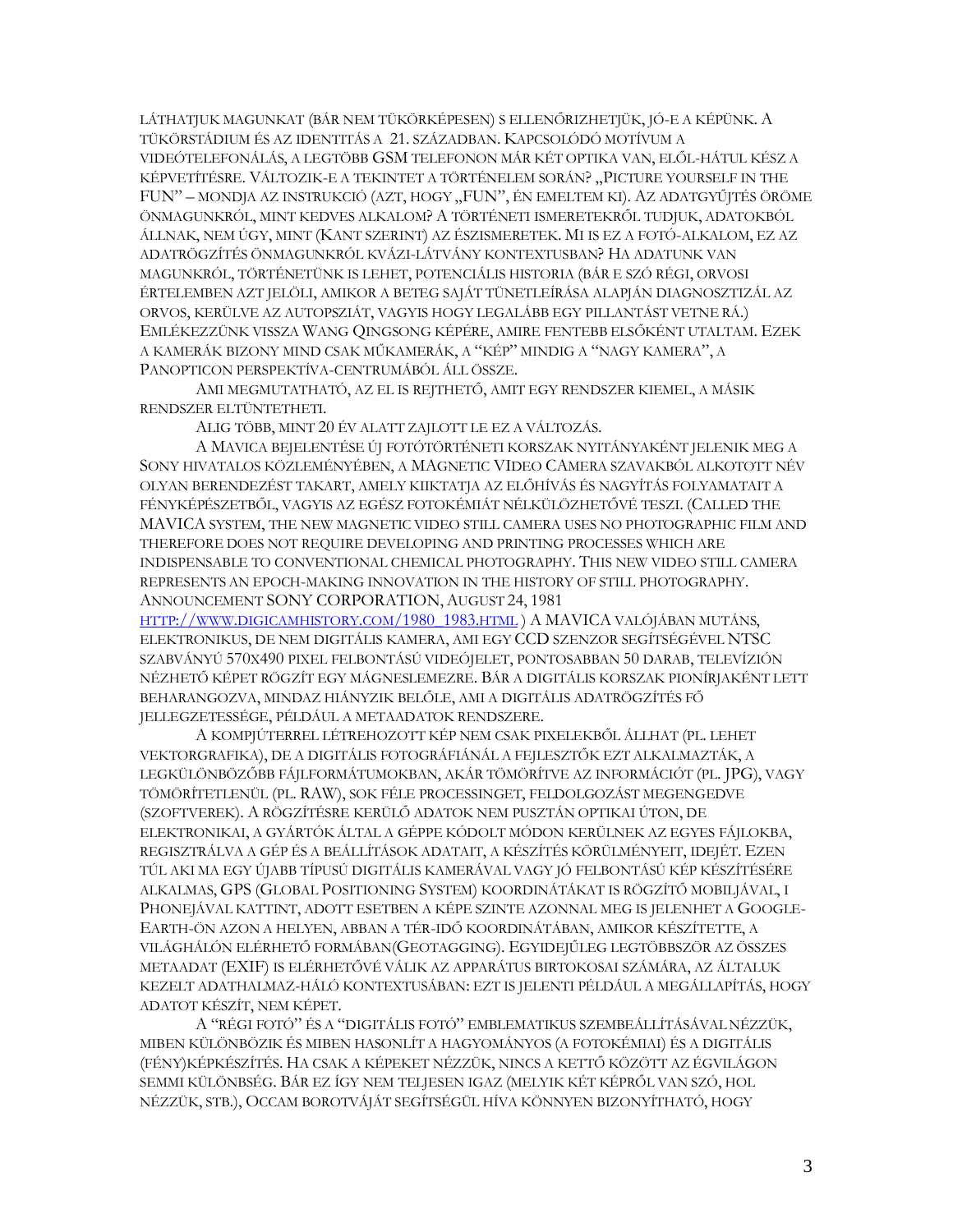LÉNYEGI KÜLÖNBSÉG MINDADDIG NEM LÁTSZIK, NEM ÉRTELMEZHETŐ, AMÍG CSAK KÉPKÉNT NÉZZÜK AZT, AMI ANALÓG, S AMI DIGITÁLIS. TUDJUK UGYANIS, HOGY VAN KÜLÖNBSÉG, S HA EZ A KÉPET NÉZVE NEM LÁTHATÓ, AKKOR NEM A KÉPET KELL NÉZNI, HANEM AZ APPARÁTUST, AMI AZ ANYAG, A TECHNIKA, IPAR, FELHASZNÁLÓ, A TEÓRIA. FELTEHETŐ, BÁRKI ÉSZREVESZI A KÜLÖNBSÉGET EGY SÖTÉTKAMRA ÉS EGY SZÁMÍTÓGÉP KÖZÖTT.

SIKERÜL-E HASONLÓ EGYSZERŰSÉGGEL MŰVÉSZET ÉS NEM MŰVÉSZET SZÉTVÁLASZTÁSA, HA FELTESSZÜK, AZ EGYIK KÉP EGY MŰALKOTÁS, A MÁSIK EGY ALKALMI, FUNKCIONÁLIS KÉP, PÉLDÁUL EGY DOKUMENTUMFOTÓ RÉSZLETE EGY REKLÁMON? AZ ELŐADÁSON (E PONTON) VETÍTETT KÉT PÉLDÁRÓL RÁNÉZÉSRE NEM FELTÉTLENÜL MONDANÁNK MEG, MELYIK LEHET A REKLÁM, S BÁRMELYIK IS, VALÓJÁBAN MIT REKLÁMOZ. UGYANÍGY MEGGYŐZŐEN LEHETNE ÉRVELNI AMELLETT, HOGY AMIT PLAKÁTNAK MONDTUNK, AZ IS MŰ, PÉLDÁUL HANS-PETER FELDMANNTÓL. DE ELTEKINTHETÜNK A KONKRÉT PÉLDÁKTÓL, PONTOSABBAN SZÁMTALAN HASONLÓ PÉLDÁT MUTATHATNÁNK. EBBŐL KÖVETKEZŐEN KIMUTATHATÓ, HOGY SEMMILYEN ALAPVETŐEN ÚJ PROBLÉMÁVAL NEM TALÁLKOZUNK, HA DIGITÁLIS VAGY HA ANALÓG ESZKÖZÖKKEL KÉSZÍTETT MŰALKOTÁSRÓL BESZÉLÜNK, HISZEN ITT A METARENDSZER NEM A TECHNIKA, HANEM A MŰVÉSZET S EZ UGYANCSAK ÖSSZETETT, KOMPLEX RENDSZER, HA NEM IS ÚGY, MINT A TECHNIKA. A FUNKCIONÁLIS KOMPLEXITÁS ITT A JELENTÉSEK SZERVEZETTSÉGE, AMI NEM FÜGG ATTÓL, HOGY A HASZNÁLT ESZKÖZ AKÁR STRUKTURÁLISAN, AKÁR FUNKCIONÁLISAN KOMPLEX-E VAGY SEM. A JÓ HÍR TEHÁT: DIGITÁLIS KAMERÁVAL IS LEHET MŰVÉSZETET CSINÁLNI, DE EZT TUDTUK (ÁM MEGNYÍLIK EGY VÁLASZLEHETŐSÉG E FENTEBB MEGVÁLASZOLATLANUL MARADT KÉRDÉSRE). KÉT LÁBJEGYZET:

(1) MICHAEL WOLF KÍNAI MÁSOLÓMŰVÉSZEKET ÉS KÉPEIKET RÖGZÍTŐ FOTÓSOROZATÁN (REAL FAKE ART, HONG KONG 2006)

HTTP://WWW.PHOTOMICHAELWOLF.COM/CHINA\_COPY\_ARTIST/ OLYAN MŰALKOTÁSOKAT LÁTUNK, AMELYEKET A MEGRENDELŐK IGÉNYEI SZERINTI MÉRETBEN ÉS TECHNIKÁVAL KÉSZÍTENEK EL A MÁSOLÓMŰVÉSZEK, FÜGGETLENÜL ATTÓL, HOGY AZ EREDETI ISMERT-E VAGY SEM, ILLETVE HOGY ANNAK MILYENEK A FIZIKAI-TECHNIKAI PARAMÉTEREI. TRANSCENDO: A REPRODUKCIÓ KILÉPETT AZ INTERNETES KÉPESLAPOK VILÁGÁBÓL A VALÓ VILÁGBA, A DIGITÁLIS ÁTJÁRÁS KÉTIRÁNYÚ.

(2) "A PILLANAT MŰVÉSZEI" – HIRDETI EGY FOTÓS WEBOLDAL (A "KÉPALKOTÓK").

E (2.) LÁBJEGYZETTŐL EGY KATTINTÁSNYIRA KÉT FELSZÓLÍTÁSSAL TALÁLKOZOM, MÁS PROFILÚ, TECHNIKAI-KERESKEDELMI (FOTÓS) WEBLAPON: "HA NEM JELENNEK MEG A KÉPEK, KATTINTS IDE!"/"BÖNGÉSZÉS HELYETT TÖLTSD FÉNYKÉPEZÉSSEL AZ IDŐDET!"

MINDKÉT FELSZÓLÍTÁST HASZNÁLJUK ITT MOST A TOVÁBBLÉPÉSHEZ: BÖNGÉSZÉS (SZÖRFÖLÉS? VIRTUÁLIS KIRÁNDULÁS?) KÖZBEN FOGUNK FÉNYKÉPEZNI, KOCKÁZTATVA, HOGY ESETLEG NEM MINDIG JELENNEK MEG A KÉPEK: MEGKÍSÉRELJÜK MEGLÁTOGATNI A BOULVARD DU TEMPLE SARKÁT, AHOL ELŐSZÖR KERÜLT GYANÚTLAN EMBEREK KÉPE EGY NEVEZETES FOTOGRÁFIÁRA, ANÉLKÜL HOGY TUDTAK VOLNA RÓLA. KI SEM KELL LÉPNÜNK A SZÖVEGBŐL, TÖRTÉNELMI LAYEREK A SZOBÁBAN( V.Ö. "NEM LÉP KI AZ AJTÓN ÉS VILÁGOT MEGISMER" MAJOR JÁNOS – LAO CE, HTTP://WWW.C3.HU/COLLECTION/KONCEPT/IMAGES/MAJOR.HTML).

DAGUERRE A DIORÁMA TETEJÉN LÉVŐ MŰTERMÉBŐL KÉSZÍTETTE HÍRES KÉPÉT. JELEN VOLT A KÉP KÉSZÍTÉSÉNÉL SAMUEL MORSE FESTŐMŰVÉSZ, A TÁVÍRÓ FELTALÁLÓJA, A DÁTUM, 1839. MÁRCIUS 7 ÉS A LEÍRÁS EZÉRT ISMERT. A GOOGLE FÖLD ÉS A WORLD WIDE WEB AMIT A KIRÁNDULÁSHOZ HASZNÁLNI FOGUNK, S MIELŐTT AZ ELŐBBI RÉVÉN NEKIINDULUNK A TÉRKÉPNEK, AZ UTÓBBI SEGÍTSÉGÉT KÉRVE ELLENŐRIZZÜK, VOLT-E MÁR VALAKI, AKI GONDOLT ERRE, ÉS VALAMIKÉPP MEGTETTE MÁR EZT AZ UTAT. AZONNAL KIDERÜL, HOGY SEM A FÉNYKÉPEZŐ, SEM A LEFÉNYKÉPEZETT HELYE PONTOSAN MA MÁR NEM AZONOSÍTHATÓ. A NEVEZETES CIPŐPUCOLÁS HELYSZÍNE VALAHOL A PÁRIZSI PLACE DE LA RÉPUBLIQUE (KÖZTÁRSASÁG TÉR) KÖZEPE TÁJÁN LEHETETT, ÉS A DIORÁMA ÉPÜLETE SEM ÁLL MÁR, AMELYNEK ABLAKÁBÓL, DAGUERRE MŰTERMÉBŐL A GÉP KINÉZETT. SŐT, 2010. JANUÁR 10-ÉN AZ AZ OLDAL IS MEG FOG SZŰNNI, AHONNAN A FENTI INFORMÁCIÓK SZÁRMAZNAK: HTTP://WWW.MIDLEY.CO.UK/DIORAMA/DIORAMA\_WOOD\_2.HTM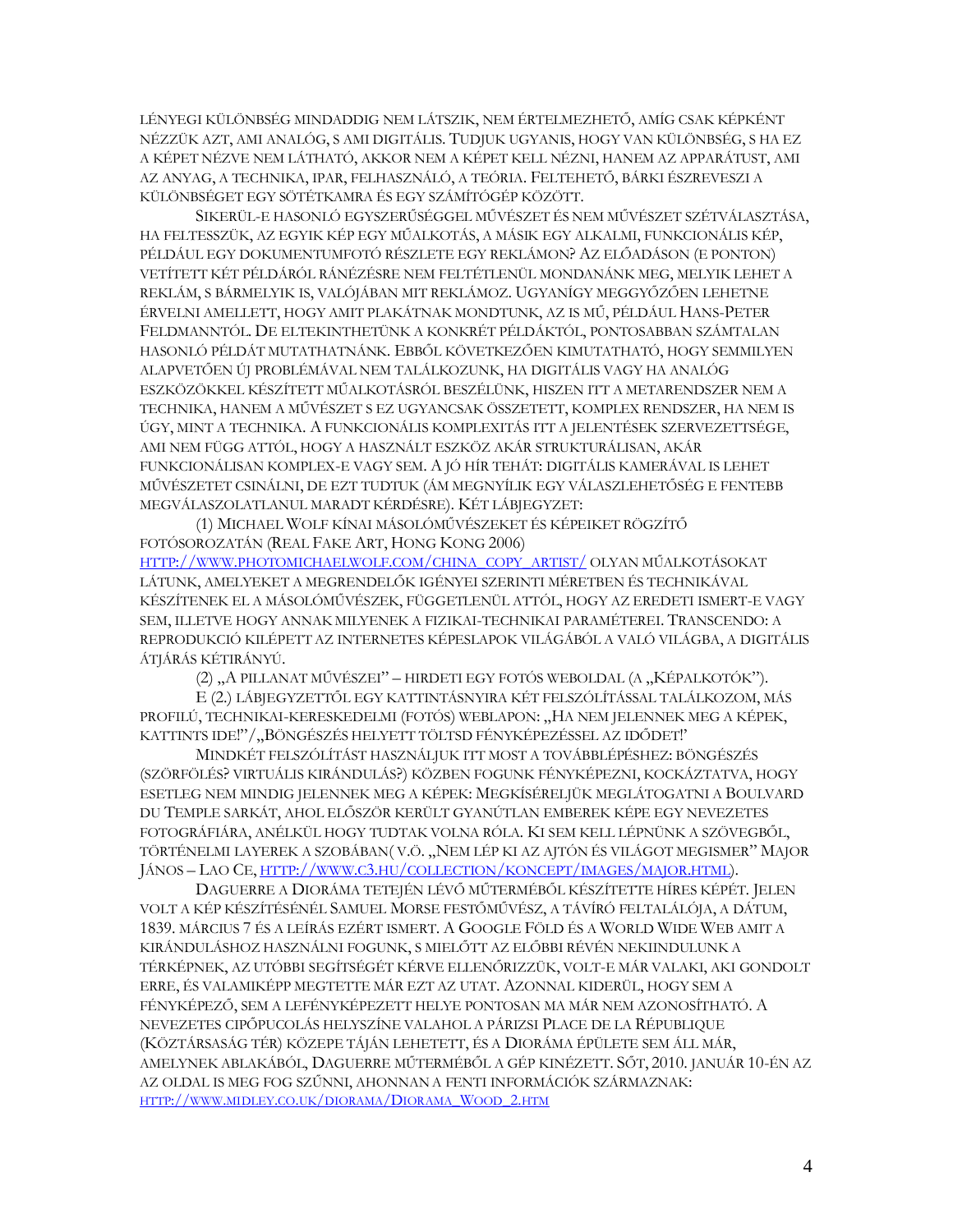A KÖRNYÉKEN AZONBAN KÖRÜLNÉZHETÜNK, S EGY MÁSIK TÚRAVEZETŐ, EGY STANFORDI BLOG NYOMÁN A VÁLASZTOTT NÉZETET IS PONTOSÍTHATJUK. MIVEL A DAGERROTÍPIA EGY PÉLDÁNYOS, TÜKÖRFORDÍTOTT KÉPET AD, A KERESENDŐ NÉZETET ITT FIGYELMESEN ELKÉSZÍTETTÉK SZÁMUNKRA.

HTTP://WWW.STANFORD.EDU/~NJENKINS/ARCHIVES/2007/08/AT\_THE\_CORNER.HTML A GOOGLE FOTÓTÉRKÉPÉN KÖZELEDVE ÉSZREVESSZÜK, HOGY LEHETŐSÉGÜNK VAN A FÉNYVISZONYOK BEÁLLÍTÁSÁRA IS, DE ENNÉL ÉRDEKESEBB A FELKÍNÁLT A TÖRTÉNETI NÉZET: LEHET, HOGY MÉGIS VAN ESÉLY? KERESSÜK AZ 1838-39-ES GOMBOT, DE SAJNOS, CSAK 2001-IG LÉTEZIK JELENLEG A HISTORY, A VISSZA-IDŐ. VISSZATÉRVE A SÉTÁHOZ, ÉSZREVESSZÜK, LEHETSÉGES LENNE A TÚRA RÖGZÍTÉSE (MINT MOZI?). FOTÓKBA LÉPÜNK VIRTUÁLISAN ÉS FOTÓKAT KÉSZÍTÜNK A KÉPERNYŐRŐL (SCREENSHOT), HOGY ILLUSZTRÁLJUK EZT AZ ELŐADÁST. KÖZELEDVE A SZATELLITKÉP FELBONTÁSI HATÁRÁNAK SÍKJÁHOZ, ELREJTETT FÉNYKÉP-LEHETŐSÉGEKRE BUKKANUNK. VÁLTSUNK LÉPTÉKET, LÉPJÜNK LE AZ UTCÁRA, HA AZT A SARKOT NEM IS TALÁLJUK, DE NAGYON KÖZEL, EGY MÁSIKON SARKON TALÁLUNK EMBEREKET. MAXIMÁLIS NAGYÍTÁS: ELÉRJÜK A PIXELHORIZONTOT – S INNEN CSAK EGY GOMBNYOMÁS A PIXELHORIZONT KÉPE BINÁRIS KÓDKÉNT – MAJD ANNAK RÉSZLETE: SCREENSHOT – NAGYÍTÁS – MÁRIS ÁTKEVEREDTÜNK A GRAFIKAI DESIGN VILÁGÁBA ÓVATLANUL. AZ ELMÚLT DOLGOK LÁTHATATLAN NYOMAIT (VÖ. JOACHIM SAUTER – DIRK LÜSEBRINK: INVISIBLE SHAPE OF THINGS PAST, 1995- , HTTP://WWW.ARTCOM.DE ) UGYAN NEM LELTÜK MEG, DE TAPASZTALATOKAT SZEREZTÜNK:

TEGYÜK MÉG HOZZÁ A FENTIEKHEZ, DAGUERRE EREDETI KÉPE SEM JÁRT SOKKAL JOBBAN, MINT A TÖRTÉNETI ADATKÉNT, RAJZOKBAN, LEÍRÁSOKBAN, MEMÓRIA-ADATOKBAN LÉTEZŐ HELY. FLESCH BÁLINT FELHÍVTA RÁ A FIGYELMEM, MELYET EZ ÚTON IS KÖSZÖNÖK, HOGY A KÉPET "AZ 1970-ES ÉVEKBEN TETTE LÁTHATATLANNÁ EGY BALUL SIKERÜLT RESTAURÁLÁSI KÍSÉRLET." A MA LÁTHATÓ VÁLTOZAT EGY (JÓLLEHET, EREDETI TECHNIKÁVAL KÉSZÜLT) REPRDUKCIÓ.

HTTP://ARCHFOTO.FREEBLOG.HU/ARCHIVES/2009/08/22/MOSTMEG\_A\_GYAKORLATI\_FENYKEPEZES\_LETT \_170\_EVES/

S ITT KÖVETKEZIK AZ MÁSODIK LÁBJEGYZETPÁR ÉS AZ ILLUSZTRÁCIÓ:

(1) "ÚJ TUDAT VAN KIALAKULÓBAN"… MEG KELL TANULNUNK MÁSKÉNT GONDOLKODNI. A GONDOLKODÁS ÚJRATANULÁSÁT LEGALÁBB KÉT DOLOG JELLEMZI. ELŐSZÖR, HOGY KÉPBEN, ÉS CSAK KÉPBEN GONDOLKODHATUNK, MIVEL MINDEN, AMIT MI ÉSZLELÉSNEK NEVEZÜNK – LEGYEN AZ KÜLSŐ VAGY BELSŐ –, NEM MÁS, MINT AZ AGYBA KOMPUTÁLT KÉP. MÁSODSZOR, HOGY A GONDOLKODÁS NEM SZAKADATLAN, DISZKURZÍV FOLYAMAT: A GONDOLKODÁS "KVANTÁL". (FLUSSER, VILÉM: AZ ÍRÁS. BALASSI – INTERMÉDIA, 1989, 120. LAP)

(2) A MAI FOTOGRÁFIA ÉS KÉPZŐMŰVÉSZET HELYZETÉT BEFEJEZÉSKÉNT LEGPONTOSABBAN EGY VÉLETLENSZERŰEN, DIGITÁLIS KAMERÁVAL KÉSZÜLT KÉP SEGÍTSÉGÉVEL SZERETNÉM LOKALIZÁLNI, SZEMLÉLTETNI, EGYSZERSMIND MAGYARÁZNI: A KÉPEN SZEGEDY-MASZÁK ZOLTÁN: VIZUÁLIS KOMMUNIKÁCIÓ CÍMŰ INSTALLÁCIÓJÁNAK RÉSZLETE LÁTSZIK, KÉSZÜLT A PAKSI KÉPTÁRBAN, 2008 DECEMBER 13-ÁN, 16.28.04-KOR, ÉPP EGY ÉVVEL EZELŐTT (AZ EXIF INFORMÁCIÓKAT NEM TÖRÖLTEM). A MŰ RÉSZLETE LÁTSZIK RAJTA, AZ ASZTALON LÉVŐ MONITOR, MELYRE A KÉPET A SZÁMÍTÓGÉP TÖBB FORRÁSBÓL RAKJA ÖSSZE. AZ EGYIK ELEM EGY KAMERA KÉPE, MÁSKÉNT AZ AKTUÁLIS KIÁLLÍTÓTÉR, AMIT A KAMERA NÉZ (JELEN, TÉR-IDŐ EGYSÉGE? A KAMERA A MELLÉKELT FOTÓN NEM LÁTSZIK). HA UGYANENNEK A KAMERÁNAK A LÁTOGATÓ AZ ASZTALON ELHELYEZETT BLOKKDIAGRAMOK VALAMELYIKÉT MEGMUTATJA, A KAMERA IMMÁR ÉRZÉKELŐKÉNT MŰKÖDVE NEM A BLOKKDIAGRAM KÉPÉT MUTATJA, HANEM ELŐHÍVJA A SZÁMÍTOGÉPBŐL AZ ADOTT JELHEZ KAPCSOLÓDÓ KÉPET, JELEN ESETBEN EGY SEMATIKUS EMBERI AGY HÁROM DIMENZIÓS MODELLJÉT, MINT A KÉPERNYŐN AZ ADOTT KÉP RÉSZÉT, S MINT A TÉRBEN NEM, DE A TÉR VALÓS IDEJŰ KÉPÉBEN LÁTHATÓ ELEMET. A MELLÉKELT FOTÓT PEDIG AZ A DIGITÁLIS FÉNYKÉPEZŐGÉP KÉSZÍTETTE, AMELY A MONITORKÉPEN LÁTSZIK, S MINTHA OTT ÉPPEN A VIRTUÁLIS AGYAT KÉPEZNÉ LE.